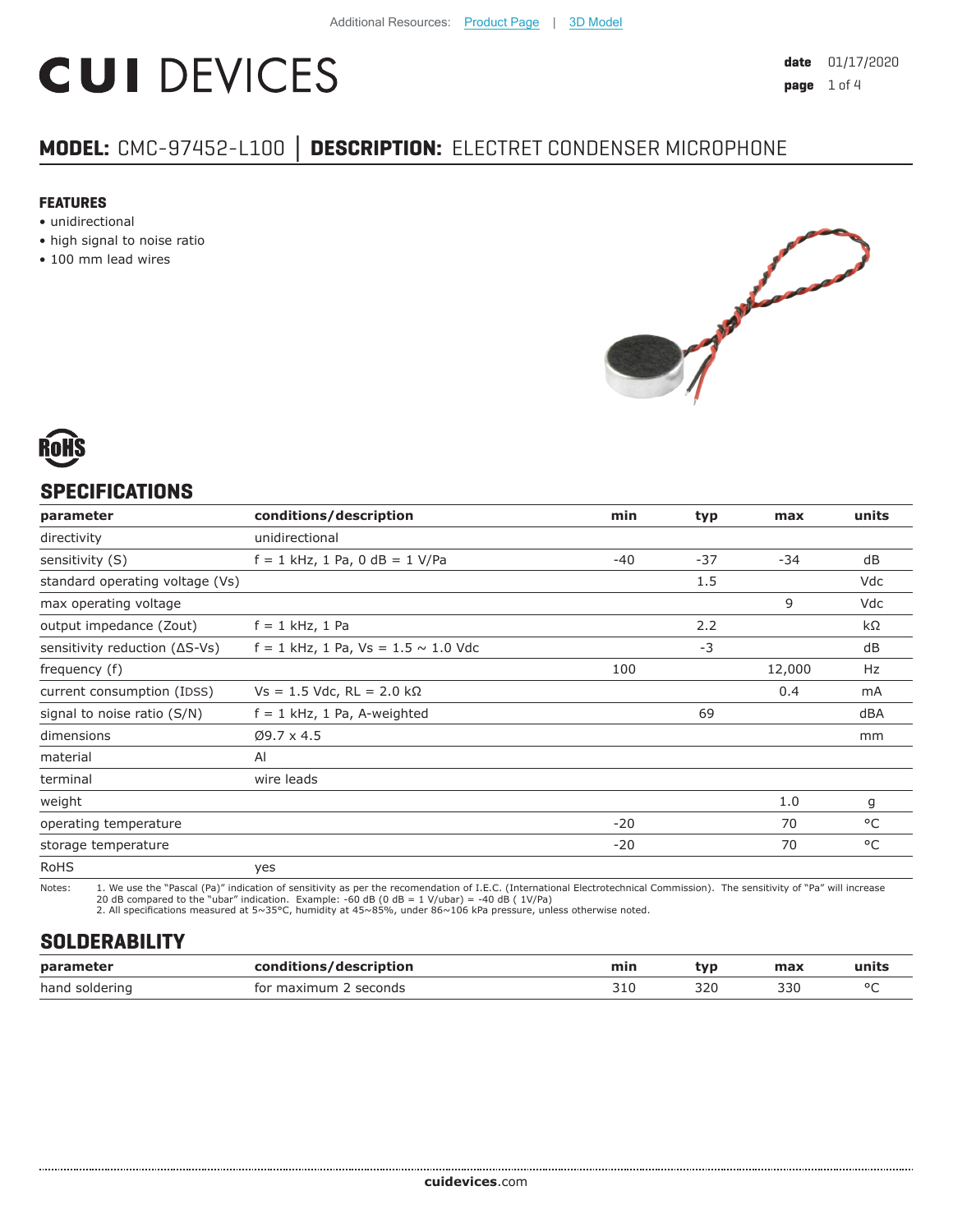#### **MECHANICAL DRAWING**



### **FREQUENCY RESPONSE CURVE**



#### **MEASUREMENT CIRCUIT**

.......................

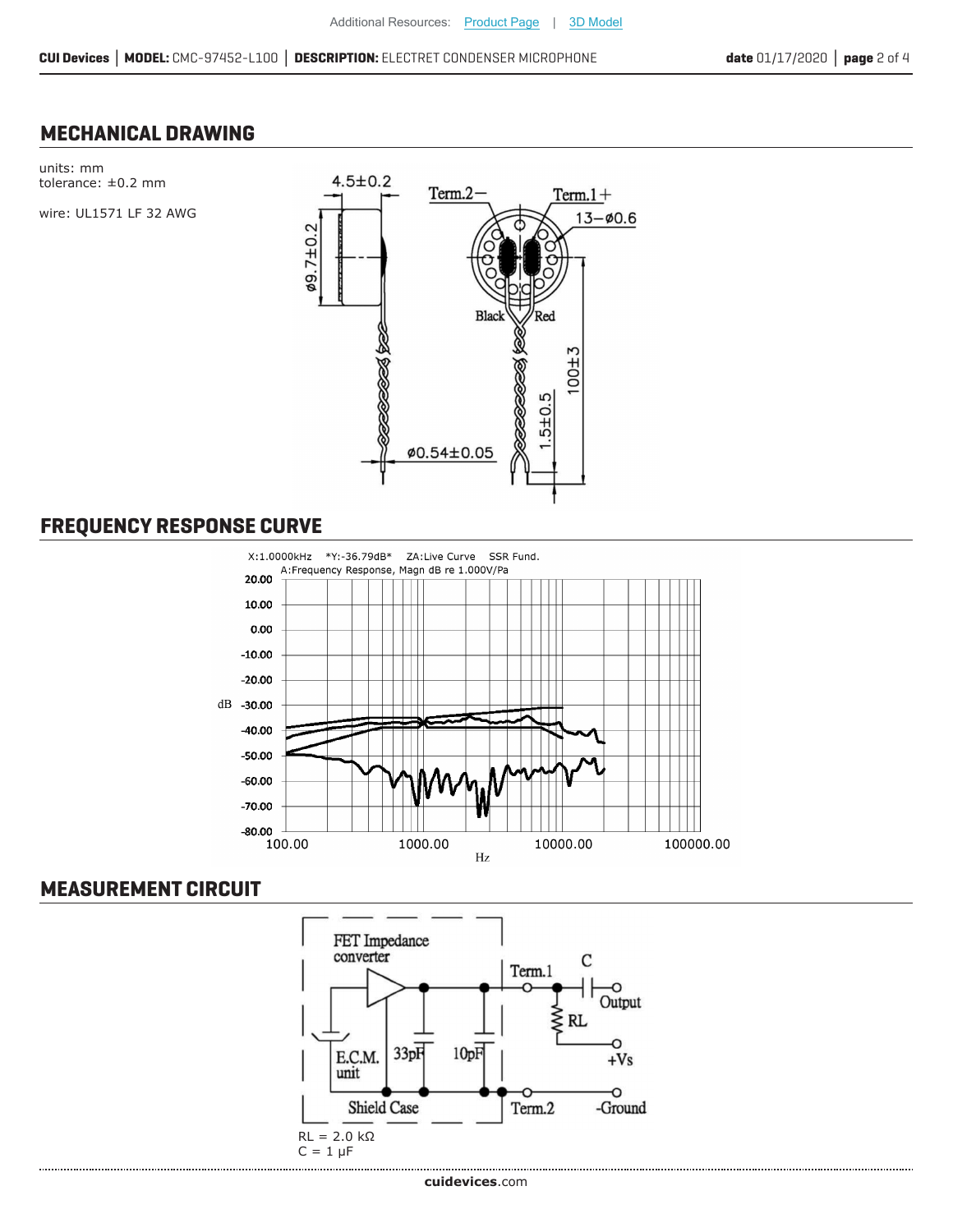#### **PACKAGING**

units: mm

Inner Box Size: 310 x 248 x 49 mm Outer Box Size: 550 x 330 x 290 mm Inner Box QTY: 600 pcs per box Outer Box QTY: 6,000 pcs per box